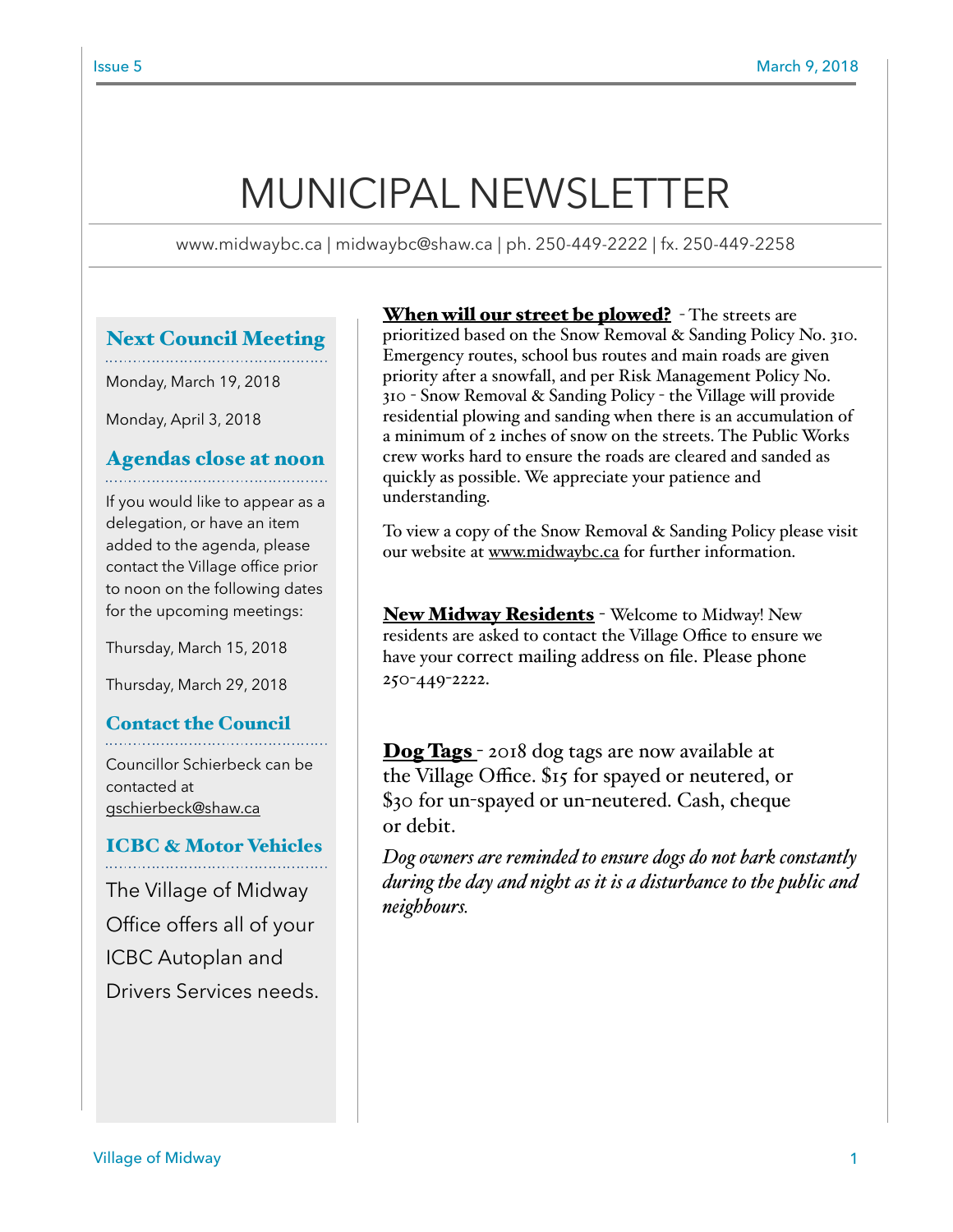

#### Council Meeting News.

- The Midway Hall Renovation Committee & Midway Community Association met with Council to discuss the expediter proposal of raffle funds. The funds need to be spent by July 1, 2018
- Council approved to form a spray park committee consisting of one Councillor and a select number of community members to inquire and report its findings to Council related to a spray park proposal
- Results from the Fire Truck Committee were brought forward to Council.
- The on-site portion of the annual audit is completed and went well.

Feeding Deer and Wildlife - Residents are reminded to not feed deer and other wildlife within the Village of Midway. The Conservation Officer encourages everyone to remember that deer have an ample food supply in the wild, and supplementing this natural food supply not only attracts and holds deer in the community but can trigger an unsustainable population increase, and can also attract other predators into the community.

**Fire Permits** - Residents are reminded that burning permits are required for all burning within the Village and can be purchased for \$1 at the Village Office. This includes campfire, and open burn piles not exceeding one metre in height and one metre in width. No person shall ignite or cause to be ignited any household waste, refuse, rubbish, garbage, plastic, or styrofoam, industrial or commercial waste.

# *\*\*\*Please note that there are Open Burn restrictions: there* will be no open burning allowed during the peak hours of 11:00 am and 6:00 pm. This restriction applies to all new and previously issued burn permits.\*\*\*

Any person who contravenes or violates any provision of this Bylaw could be liable to a minimum fine of \$500.00 and should the Midway Volunteer Fire Department/Emergency Responder be required, the Permittee shall be liable for the total cost of the fire call per Bylaw  $\#451$ , Part 10, Sec. 51 (2) (3). 

# Landfill Hours of Operation:

**Rock Creek** - Monday, Thursday, Saturday - 10 am - 3 pm

Sunday  $10$  am  $-5$  pm

**Greenwood** - Tuesday, Friday & Saturday - 9 am - 4 pm

**Daylight Savings** - Don't forget to "spring" your clocks ahead an hour Sunday March 11, 2018